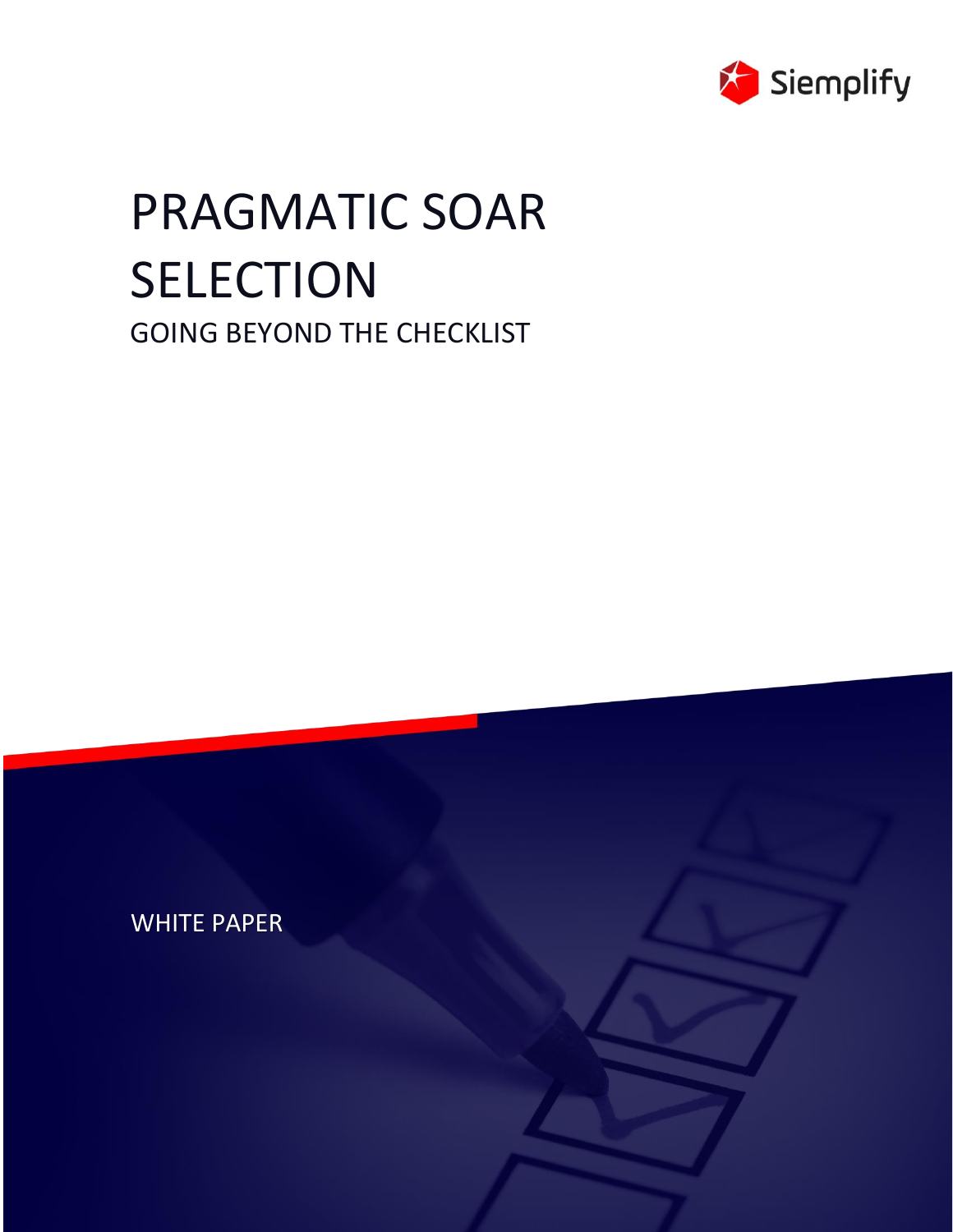# **Introduction**

With the explosion of security technologies in the marketplace, there is no shortage of choices when it comes to securing a business. While on the surface this is good news, it does not take long to realize that identifying the right solution mix to address specific security challenges is extremely difficult. With many security vendors touting similar, if not the same, capabilities and benefits even deciding who to short-list can be challenging.

In a perfect world, there would be enough time and resources to meet with all vendors, perform detailed proof of concepts of each technology, and negotiate for the best price/contract from everyone, but that is not possible. The purpose of this document is to provide security buyers a pragmatic approach to selecting one of the most important, if not most important, security tools for the Security Operations Center (SOC): A Security Orchestration, Automation, and Response (SOAR) technology.

This process goes beyond the "checklist" approach to selection by outlining a simple, yet thorough, way to ensure the SOAR platform meets the needs of the business. This paper begins with a short discussion on the origins of SOAR platforms and the different types of SOAR solutions available. Next, several considerations are discussed that should be included in the criteria for technology selection that go beyond the straight functionality of the product. Finally, the paper describes a simple approach to evaluating a SOAR solution in a business environment. Of course, every business need will vary so the intent here is not to define a single process all security buyers should follow. Rather the intent is to provide a roadmap of activities and considerations that help make the difficult process of selecting a SOAR technology as easy as possible.

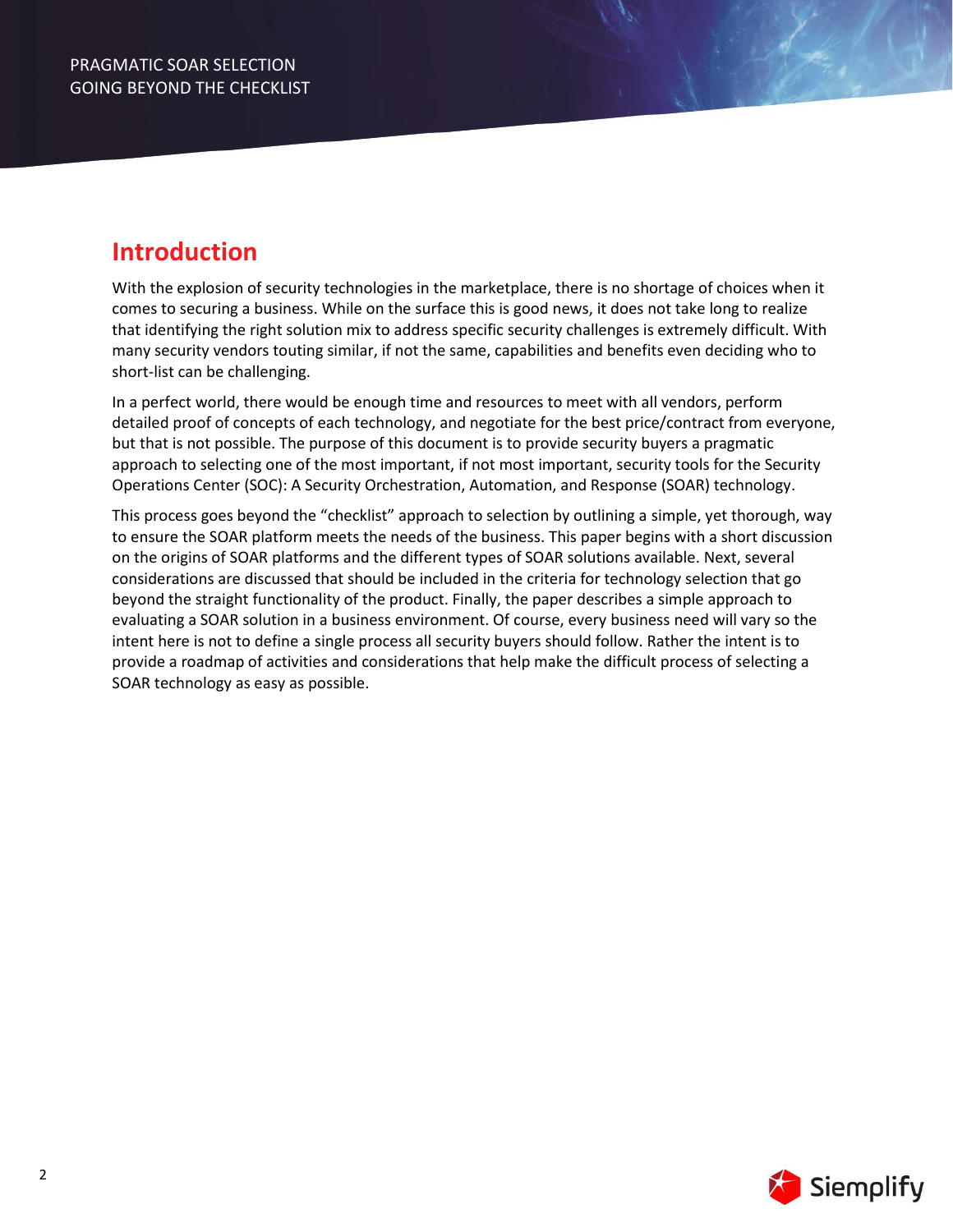# **SOAR Origins**

Years ago, when attacks were infrequent, and antivirus was an effective security control, security professionals did not need a tool designed to orchestrate and automate incident response. Today, however, things are quite different. While security professionals could debate why SOAR solutions exist three reasons would more than likely garner widespread agreement:

- Threats continue to escalate at a breakneck pace
- Complex security stacks are causing analyst fatigue
- Lack of security experts makes consistent investigation and response challenging

# **Threat Escalation**

In the early days of computing, cyber-attacks were few and far between. Antivirus (AV) software was generally all that was required to combat these limited attacks. Today, however, hundreds of thousands of new pieces of malware are discovered daily. This escalation is in addition to new techniques attackers are deploying to compromise organizations. To stay ahead of the attacker's organizations must adopt multiple security tools, increasing the complexity of their security stack.

# **Complex Security Stacks**

It is not uncommon for an organization to have more than a dozen security tools running simultaneously to identify, and ideally prevent, successful cyber-attacks. Unfortunately, this results in a complex security stack with increased overhead, both in terms of cost and analyst time. With numerous dashboards to monitor and a continuous stream of alerts coming into the SOC daily analysts are fatigued from fighting what seems to be a losing battle. However, the overwhelming reason SOAR technology came into existence is not threats or security stack complexity -- it's people.

### **Resource Scarcity**

The increase in attacks and security tools has driven a significant increase in the demand for trained security professionals outstripping the available resources. Due to this scarcity, many security teams are made up of security professionals and IT generalist with limited in-the-field security experience. Even for organizations that have sizable security teams and an ample budget to add additional headcount, finding a person with the desired security skills is daunting. This lack of resources has been validated by many research organizations, estimating the gap between available security-trained resources and open positions to be upwards of three million people over the next ten years.

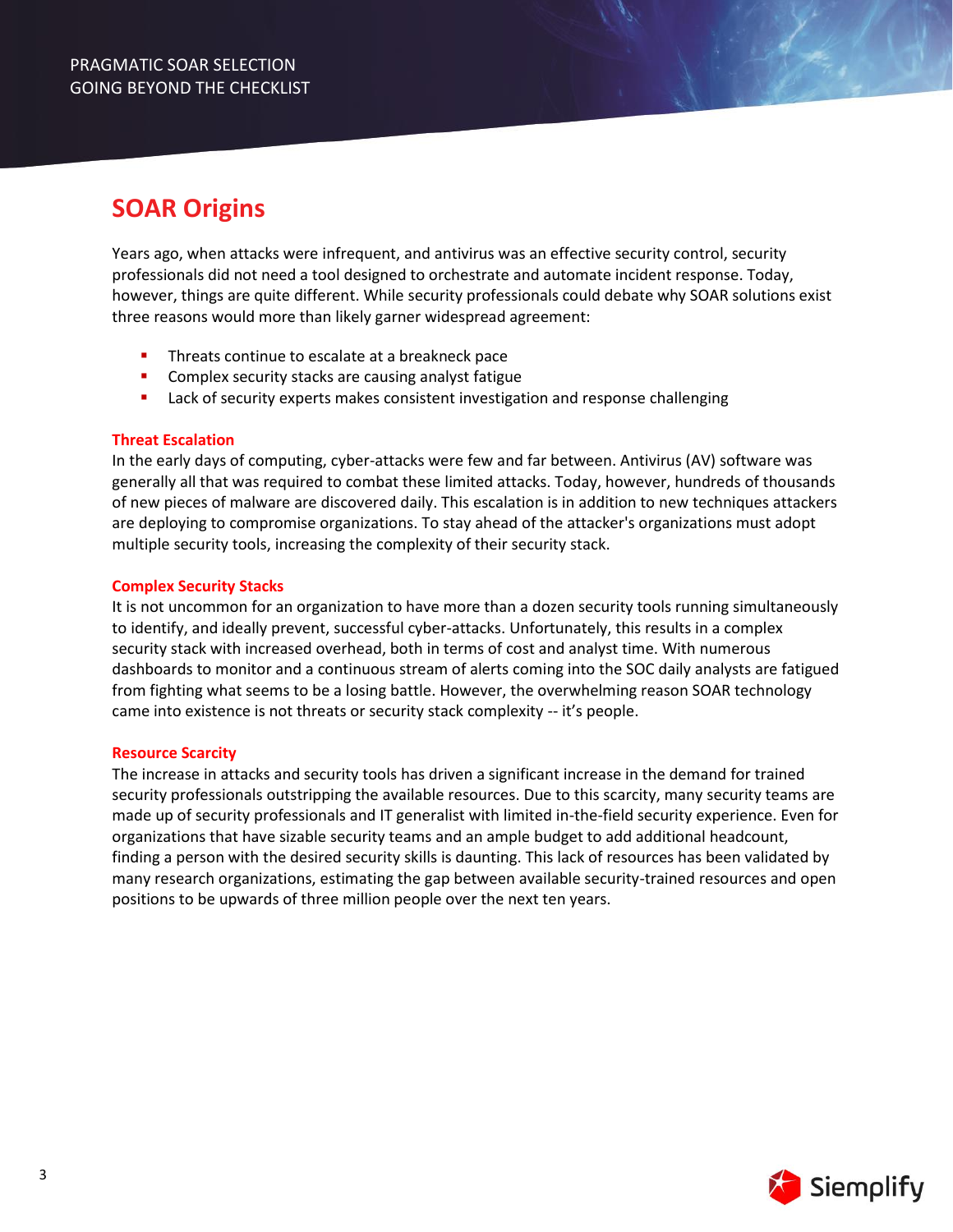# **Types of SOAR Solutions**

In general SOAR solutions take alert data from a security control, such as a SIEM, and using predefined workflows take automated actions, from enrichment to fully automatic response, to make security analyst more effective. For SOAR solutions to be successful, however, they must integrate with a wide swath of security and IT tools and support custom response workflows.

Beyond the basic table stakes (see appendix for the "table stakes) of SOAR solution, many vendors develop their tools to target certain types of organizations or focus areas. According to Gartner1, SOAR solutions fall into three distinct groups: IR Focused, Orchestration and Automation Focused, or TI Management focused. There is a fourth group of tools emerging that combine IR, orchestration, and automation capabilities with capabilities to improve overall SOC performance. We will call this group SOC Focused, or SOC Centric. Finally, in addition to the Gartner classification and the newly emerging group, there is another set of solutions that are SOAR adjacent. These tools developed for another purpose, potentially general IT management and have been modified slightly to deliver scalable case and incident management.

### **Incident Response**

Incident response (IR) focused SOAR solutions deliver capabilities required to recover from a successful breach or compromise. These solutions provide user-centric capabilities around workflow, ticket, and case management with emphasis on collaboration features as well as ensuring proper handling of case information associated with a successful breach.

Since these tools focus on incident response and less for determining if a successful breach did occur, they may not enable fully automated responses or extensive threat intelligence and external tool integration. That said these tools are generally a good choice for IR teams that need to act quickly to recover from a widespread breach.

### **Orchestration and Automation**

If IR-focused solutions have recovering from a successful compromise in mind, orchestration and automation tools have the technology in mind. Their goal is to make the integration of the security stack as easy as possible with a wide variety of pre-built integrations into the most common security controls in the market.

They also will generally provide an integrated development environment (IDE) where security engineers and architects can create custom integrations. From an investigation standpoint, these tools focus on automation above all else. This focus means playbooks, while robust in their ability to reach out to other security and IT tools for data, offer minimal capabilities to support manual investigations or the management of analysts' time. This type of SOAR solution is primarily useful for organizations trying to reduce the number of false positive alerts and automate Tier 1 investigations.

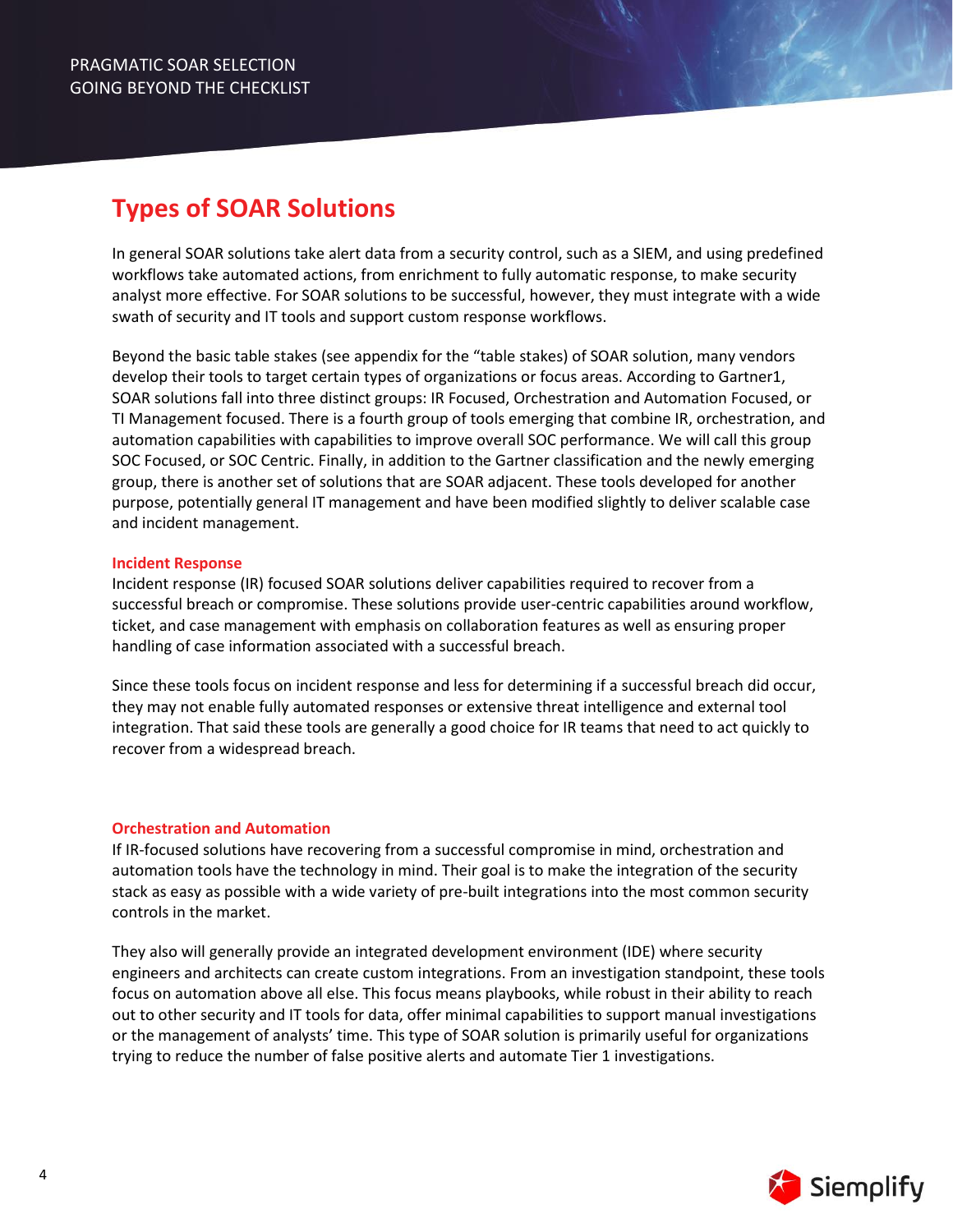### **Threat Intelligence Management**

The final Gartner defined category of SOAR solutions is very specific in its nature and applicability. Threat Intelligence (TI) Management focused SOAR solutions are ultimately designed to make the ingestions, consolidation, and sharing of TI easier.

These tools capture TI from third-party sources and consolidate the data in a single user interface an analyst can query. So, in this context, the orchestration and automation are focused on TI and not overall IR. To that end, this type of SOAR solution would more than likely be useful as an add-on to an existing SOC management tool and not as the primary SOAR solution.

### **SOAR Adjacent**

SOAR adjacent solutions are designed to provide a minimal set of SOAR-like capabilities to enable users to implement basic orchestration or automation. These tools are not for a pure security use case; however, based on customer demand vendors in this space have delivered add-on modules that positioned as SOAR solutions. Advanced capabilities are generally not available in these SOAR adjacent solutions.

### **SOC Centric**

SOC Centric SOAR solutions take a different approach to solving the security challenges faced by organizations. These solutions are designed to be the hub of the SOC where analysts, security engineers, security architects, and SOC managers have a single view into all alert and case activity.

Also, SOC Centric solutions deliver real-time metrics on analyst performance to assist SOC managers in making data-informed decisions when it comes to staffing and case assignment. These solutions deliver automation and orchestration capabilities intended to cut down on triage and investigation time, driving up analyst efficiency and overall SOC performance. SOC Centric solutions are a good choice for most organizations dealing with a large volume of alerts from their SIEM or other alerting technology and have a strong desire/need to improve analyst efficiency.

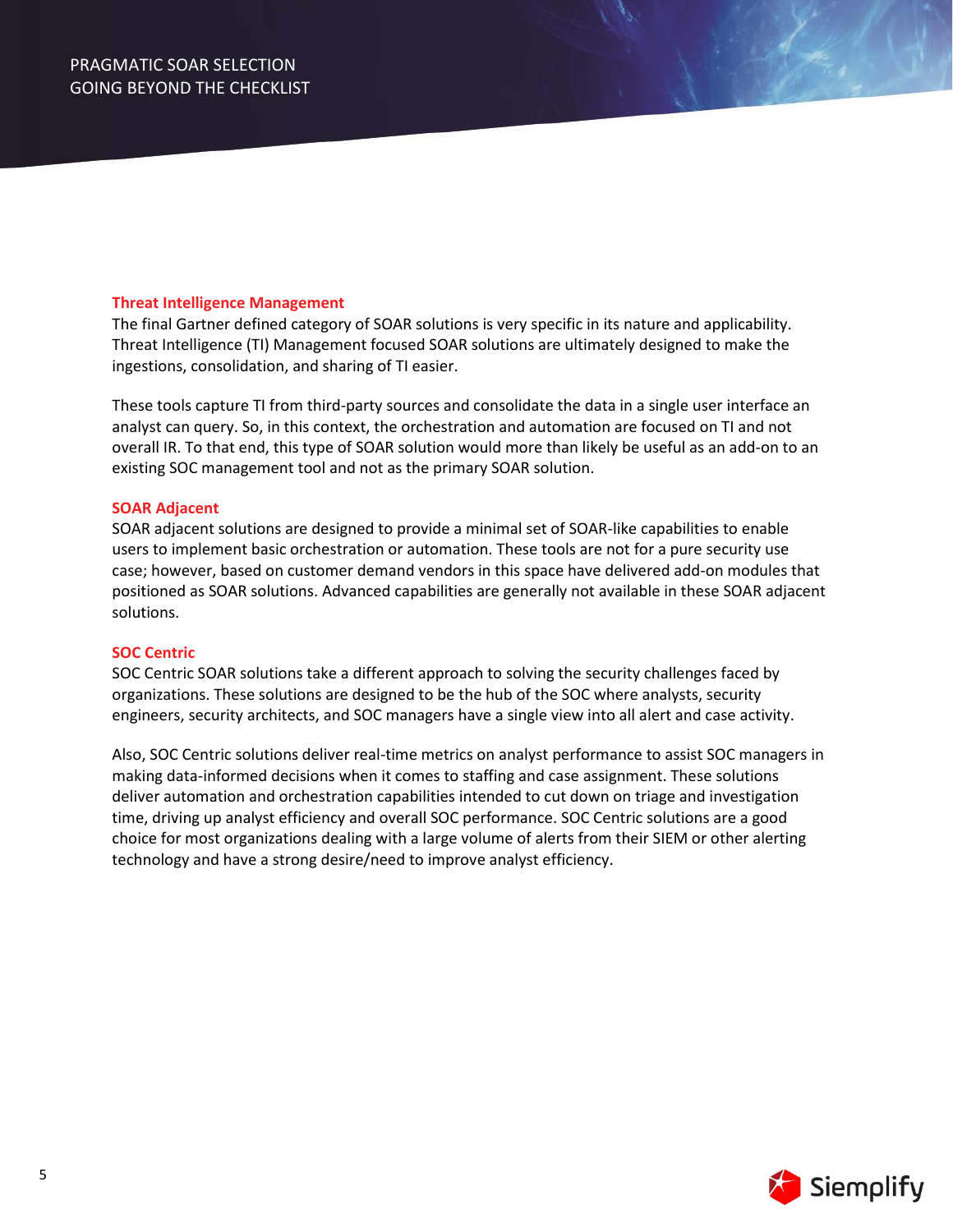# **Going Beyond the Checklist**

Now that we have discussed the reason SOAR solutions are needed to combat some serious challenges facing today's modern security teams, we will now turn to our attention to defining a process for selecting a specific SOAR solution.

# **Primary Objective**

According to Gartner1, three general use cases drive SOAR solution adoption. While it is not uncommon for security teams to have competing priorities, it is important to identify the most compelling use case and make the appropriate selection. While the use cases Gartner defined do encapsulate the primary drivers for a SOAR solution, it is equally important to keep in mind a fourth use case that should cut across all use cases; the need to improve SOC management.

### **SOC Management**

Recently leading SOAR solution providers have incorporated capabilities to manage and optimize day-today analyst activities. Capabilities such as shift handover, case assignment, and collaboration that when combined with the core SOAR solutions features can significantly improve the performance of the entire SOC.

Additionally, these solutions provide real-time measurement of analyst performance, as well as trending information on important metrics such as mean time to resolution (MTTR) and which security controls are contributing the most cases. When identifying the primary use case for the adoption of a SOAR solution, make sure not to lose sight of the equally important ability to drive improved SOC management.

# **SOAR Prerequisites**

When a new technology such as SOAR emerges, it is tempting to rush to a selection and implementation with the expectations that the stated benefits will materialize quickly. Unfortunately, this is not always the case. To give a SOAR solution the best possible chance to deliver benefits, it's imperative an organization has, at a minimum, the following prerequisites:

- **Alerting technology deployed: SOAR** solutions are intended to make sense of the sea of alerts generated by a security stack; however, if no alerts exist SOAR solutions cannot deliver their stated value. Generally, the best source of alerts for a SOAR solution to ingest come from a SIEM, however other alerting tools, such as EDR or DLP, can be used as well.
- **Investigation and response workflows**: The ability to normalize investigation and response built into SOAR solutions can drive real improvement across the SOC. If the organization does not have formal processes defined the SOAR solution process will push the SOC team to define these processes. Fortunately, some SOAR solutions do make creating those workflows from scratch in the system simple. However, it's important that the internal SOC team bring their expertise into the process to ensure the workflows defined meet the individual business's need.
- **Resources:** SOAR solutions make existing SOC resources more efficient; however, if there are no resources dedicated to reviewing and acting on the results of the SOAR solution cannot deliver their stated value.

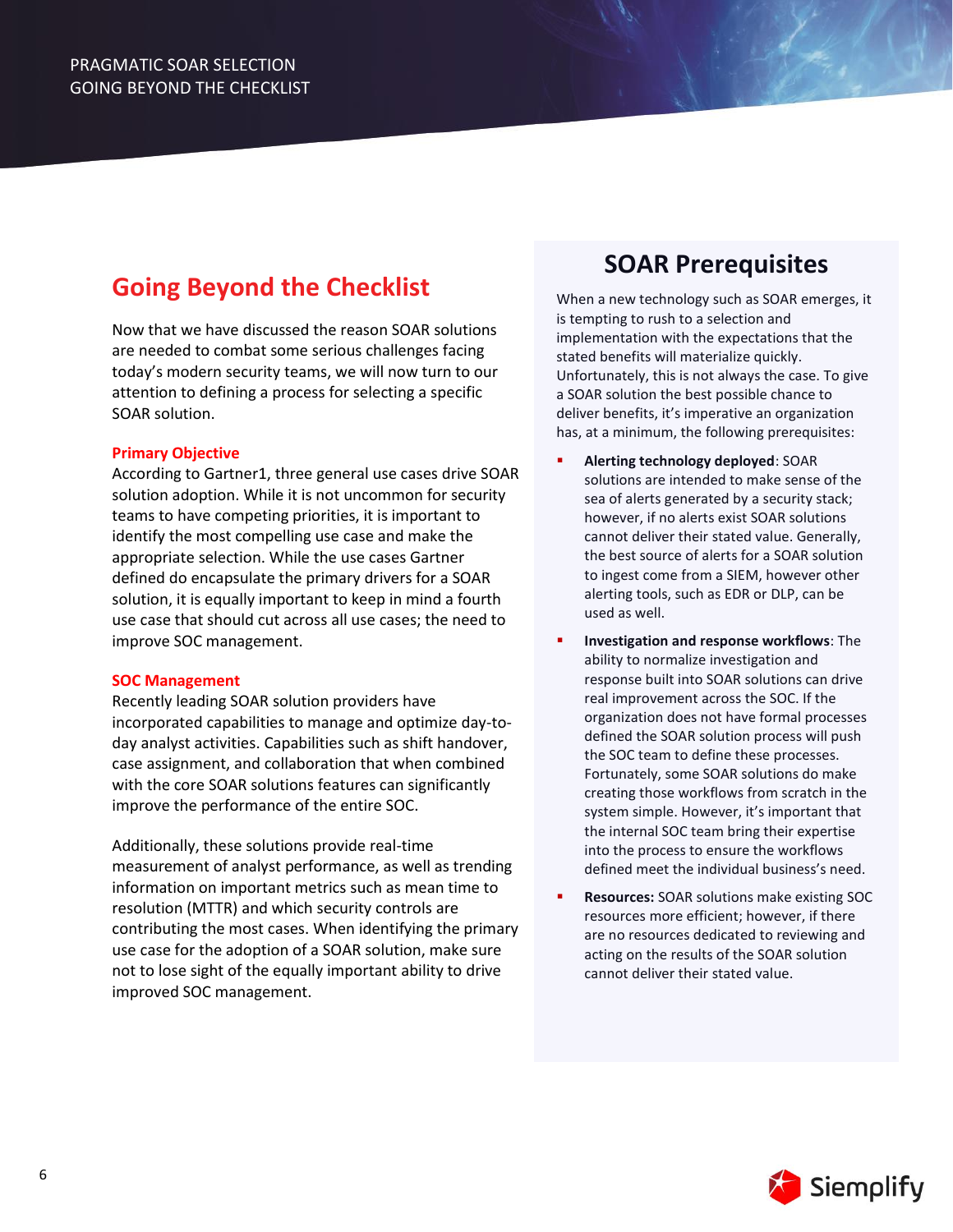#### **Detection and Triage**

Some may think detection as an odd objective of a SOAR solution deployment. However, detection is not necessarily a point-in-time activity. In certain situations, detection represents a continuum of action. An example will help clarify this use case.

Brute force attacks are quite common in that there is a very low barrier of entry for the attacker. All he or she needs to do is to identify a user name or names, a network IP, and a set of potential passwords. Organizations wishing to identify these types of attacks will create rules in their SIEM that will be triggered if X number of failed logins occur in rapid succession. The problem, however, is that many of these failed logins are valid so security analysts get flooded with alerts that are, in fact, false positives. SOAR solutions can assist by providing a secondary detection function by analyzing data associated with the failed login, such as IP address, to automatically close these alerts without any human intervention, saving significant analyst time.

Similarly, organizations can make use of SOAR solutions to perform triage of alerts for analyst review. SOAR solutions can add valuable information to an alert that a SIEM does not have access to such as third-party threat intelligence, additional metadata from the assets in question as well as scour previously handled alerts of the same type to determine their resolution.

#### **Incident Response**

Organizations may also seek out SOAR solutions to structure the incident response process to drive consistency across analysts. It is quite common for SOC teams to include analysts of different skill sets. Fortunate organizations may have several seasoned analysts who have developed comprehensive response processes enabling them to complete investigations quickly. However, many times these processes are in shorthand that makes sharing across the SOC team problematic. With a SOAR solution, these critical playbooks (sometimes called runbooks) can be converted into workflows in the system that all analysts can use. This benefit, by itself, can make the investment in a SOAR solution worthwhile.

Much like the triage use case, enrichment of alerts is also part of the incident response use case. Having insightful data added to the alerts automatically can dramatically shorten the investigation time, especially for time-consuming investigations.

### **Threat Intelligence**

The final use case driving SOAR solution adoption is the need to aggregate threat intelligence from multiple sources into one easily searchable portal. So, for instance, if the organization subscribes to multiple threat feeds, analysts in the SOC may be forced to manually copy and paste threat intel into their investigation platform without a SOAR solution. However, with the SOAR solution in place, analysts can easily interact with the threat intel speeding the rate of case closure.

Whether driven by SOC management, detection, and triage, incident response, or threat intelligence it is important to ensure that a primary driver is identified to ensure that the correct type of solution is selected. Beyond the use case, several other considerations must be part of the evaluation process

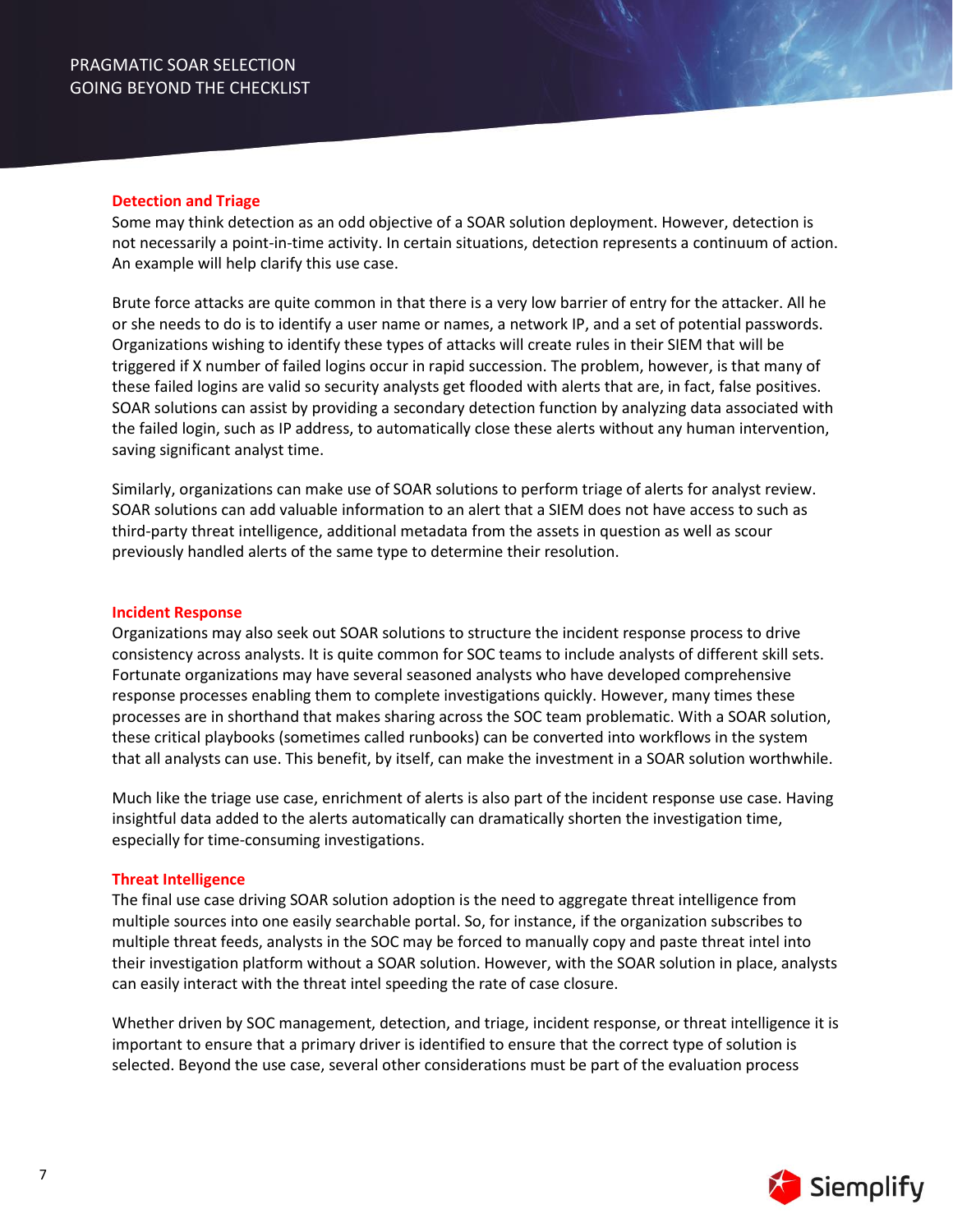# **Other Considerations**

While it is straightforward to compare the technical features of multiple SOAR solutions, it is important that when making this important investment the selection team look beyond the mere technical merits of the solution and apply additional criteria to the evaluation. Below are several key considerations to include in the SOAR selection process.



# **Staffing**

While it would be ideal if every organization were sufficiently resourced, as discussed earlier that is not the case. Some businesses are stretched thin across multiple shift days with limited to no advanced analysts on staff. In this case, it will be important to pick a solution that is easy to use with built-in workflow. Alternatively, for the lucky few that have security teams with years, or decades, of experience under their proverbial belt, bringing in a tool designed for the novice, or beginner security analyst, may fall flat.

When considering a solution ask the vendor this question directly, "who is your product designed for?" If given an "everyone" answer it's advised to push harder for more clarity. While vendors may strive to deliver a "one-size-fits-all" solution, it is highly unlikely to be the case. Some tools will lean towards a more experienced user offering more of a toolkit requiring manual configuration. On the opposite end of the spectrum, some tools will deliver a very basic user interface with limited customizable options. Regardless it is imperative that the selected tool maps to the SOC team makeup.



### **Budget**

Budget is an obvious consideration when selecting a SOAR solution. However, it's important to obtain an all-in cost for the solution before making any decision. SOAR solutions may be priced in several different ways: by the user, by automation, or by another variable such as organization size.

Comparing solutions priced differently will require some analysis. It is also worth noting that, out of the two most common pricing models (per user or automation), per automation pricing brings with it the most variability and costs can escalate very quickly.

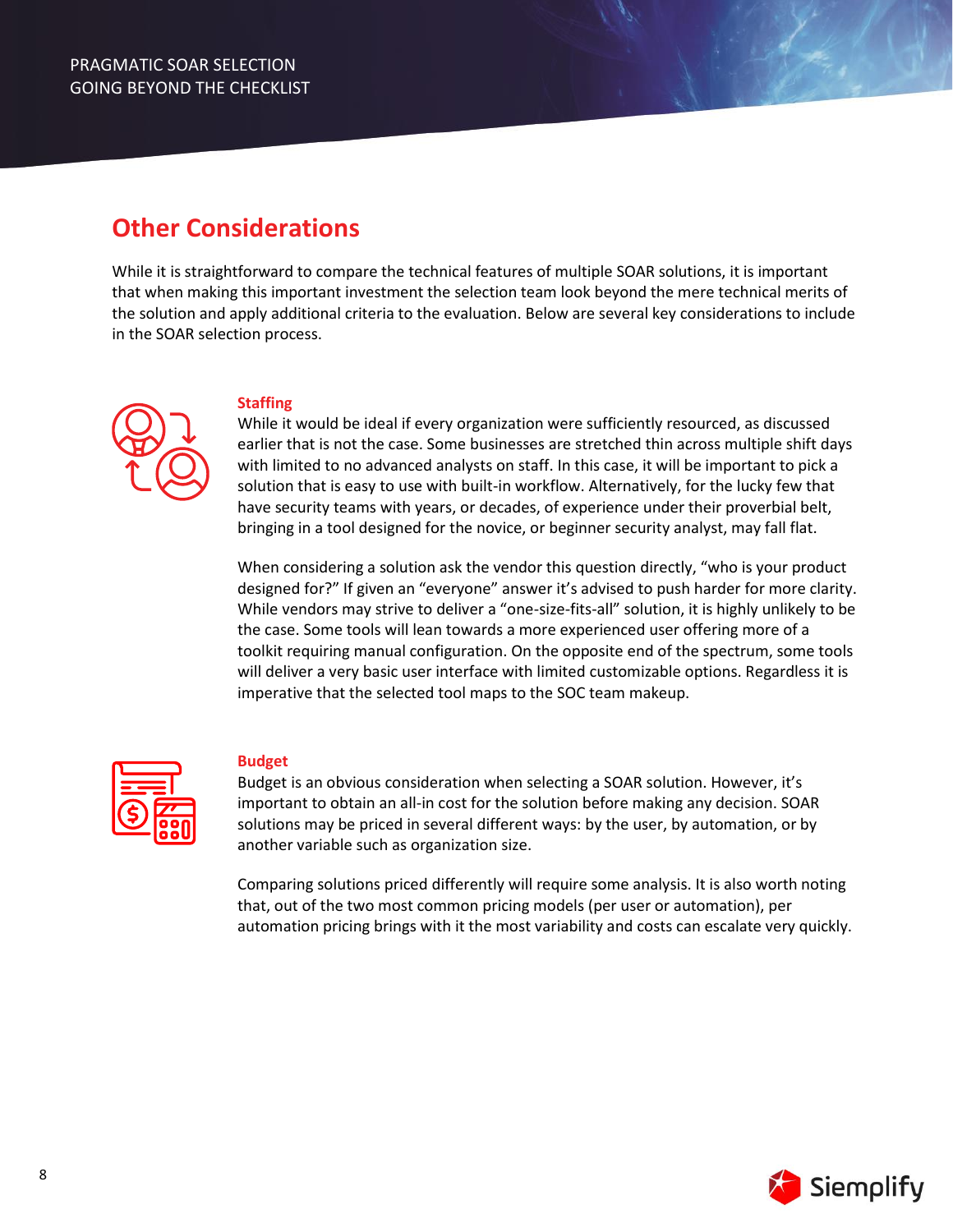# **The Pragmatic SOAR Solution Selection Process**

Below is a simple SOAR solution selection roadmap that can help eliminate wasted time and missed expectations. It is worth noting that this is a general process outline; in certain situations, some of these processes may be combined or eliminated. No matter which steps are removed, or added, following a defined, well thought out selection process will make selecting the appropriate solution for the businesses needs easier.

# **Selection Team**

The SOAR solution selection team should be structured as follows:

- **Executive Sponsor:** Projects always go smoother if an executive with the power to push through a contract, and protect the budget from being diverted, is part of the selection team from the onset. The executive sponsor could be anyone from the CISO, CIO, or even a senior executive from the Risk and Compliance team.
- **End Users (SOC Analyst):** One of the most common mistakes made during the selection of a SOAR solution is to exclude the end users from the evaluation team, relying on the technical evaluator alone to make the selection. All too often this results in selecting a solution that may meet the technical requirements outlined but misses the mark when it comes to usability. Make sure to include a representative group of SOC analyst with varying skills and abilities to ensure the chosen solution matches the team's capabilities and expectations.
- **Technical Evaluator (Security Architect/Engineer):** Including a security engineer in the selection team will ensure the security stack is properly integrated with the SOAR solution so a full evaluation can occur. Additionally, a security engineer/architect can push the vendor to provide detailed technical information to avoid a scenario where the vendor is minimizing/obscuring the technical complexity of the solution.

### **Selection Criteria**

The selection criteria should include everything discussed in this paper but need not be overly complicated. Fortunately for the selection team, many features can be assumed to be available from all credible SOAR solution vendors, such as alert ingestion and support for third-party integrations. That said, the selection criteria should include the existing security controls in use so that, at a minimum, to verify the availability of integration support.

### **Research**

With the selection criteria finalized, a member (or multiple members) of the selection team can begin researching potential vendors. Fortunately, a good portion of this information is available via self-guided research. Scour the vendors' websites for datasheets, webinars, videos, specifications, and case studies. Once freely available information is collected and reviewed reach out to the top three vendors to set up initial meetings.

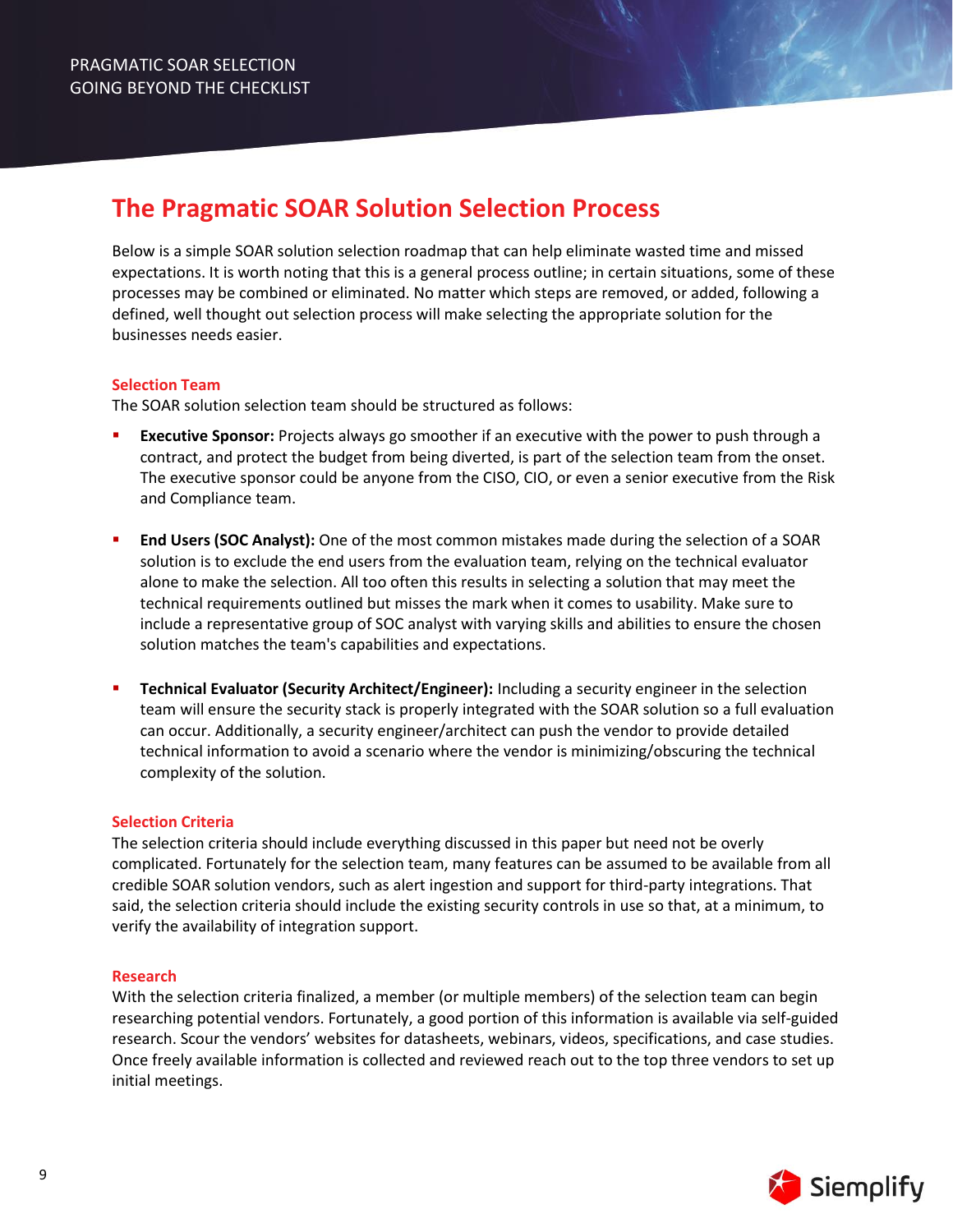### **The "Demo and Decide" Trap**

With so much upfront work completed there will no doubt be a desire to have the vendor immediately demonstrate their solution to the selection team. Unfortunately taking this approach will decrease the usefulness of the demonstration. The recommended approach is to set up a meeting where the vendor presents its SOAR approach and solution differentiation.

The initial meeting will allow the selection team to immediately determine if the vendor's approach (IR, Orchestration, Automation, or TI focus) maps to the primary use case driving the SOAR solution project. The selection team can also begin to gain a sense of vendor fit before diving into the demonstration. Assuming these initial discussions are favorable, a secondary meeting should be scheduled where the selection team will see a demonstration of the solution. Will all demonstrations completed the selection team should review all the criteria and select the top two vendors for a proof of concept (POC).

# **The POC**

The POC is the organization's opportunity to put the selected vendors' solution through the paces in their environment. While not recommended to POC in a production environment, the testing environment needs to mirror production as closely as possible. It is especially important to simulate integration to the deployed security controls. Further, the testing environment needs to be seeded with a good cross-sampling of the types of alerts typically encountered. Keep in mind the makeup of the SOC team when performing the POC. Several SOC analysts should dedicate time to working with the solution, user interface attempting to complete common tasks with the product.

It is critical that the POC be tied directly back to the primary use cases identified earlier in the process. So, for example, if the primary use case is detection and triage, develop several specific scenarios where detection and triage can be tested, such as examples of phishing and brute force attacks. When testing these specific scenarios ensure to test from beginning to end. For example, ensure proper data ingestion, playbooks actions occur appropriately with the expected enrichment occurring, and the investigation workflow is logical. In short, without a properly developed POC plan, the evaluation team will struggle to gain a complete picture of the product, and further have difficulty comparing products to each other.

Before closing out the POC process, have the vendors present the results of the POC use case scenarios, giving them the opportunity to discuss any unexpected results. Finally, request that the vendor share their short and long-term roadmaps to ensure a plan exists for continued product development.

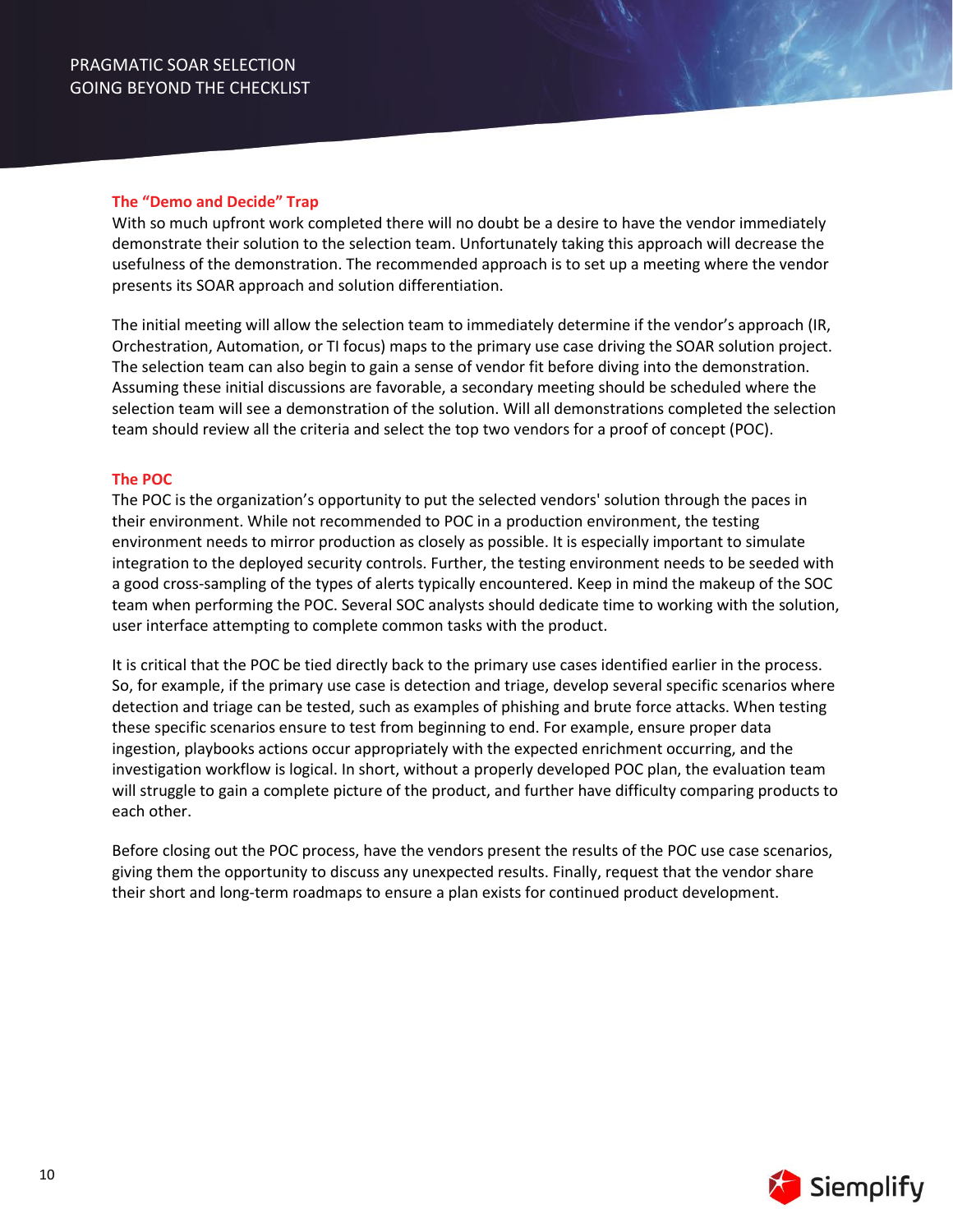### **Making the Decision**

With the POC complete now is the time to make the selection.

Review in detail the requirements set at the beginning of the process against each vendor's results. Be prepared to reach back out to the vendor to get clarification on responses to complete the data analysis. If each vendor did not answer the following questions, provide them with the opportunity to do so before the final selection.

- 1. Does the SOAR solution integrate with all my security controls? If not, how can they be integrated?
- 2. Can analysts build and modify custom playbooks?
- 3. How do analysts and playbooks work together?
- 4. Does the SOAR solution have built-in collaboration/workflow support?
- 5. Can the SOAR solution track individual analyst performance?
- 6. What kind of workload improvement will the SOAR solution provide?
- 7. Does the SOAR solution group alert into cases?
- 8. Does the SOAR solution provide automated context?
- 9. Does the SOAR solution support simulation to test playbooks?
- 10. What could cause unexpected changes in the cost associated with the SOAR solution?

With all the testing complete and questions answered the selection team could make an informed selection.

# **Conclusion**

When securing a business was simple, organizations could get by with a simple security solution, but not today. To deliver consistent results and security across a diverse environment SOC teams need a SOAR solution capable of automating investigation and response actions, enabling analysts to be more efficient, security engineers to be more effective, and SOC managers to be more informed about the activities in the SOC When selecting a SOAR solution, it's important to look beyond the "speeds and feeds" of the tool and evaluate the solution holistically. There is no "one size fits all" when it comes to SOAR solutions, so it's critical that the evaluation team identifies the driving use case for the SOAR solution, considers staffing, and budget, as well as vendor fit when making a selection. With proper planning and execution, the selection of a SOAR can be one of the most impactful projects completed by the SOC team.

References:

1 - Preparing Your Security Operations for Orchestration and Automation Tools, 22 February 2018, ID G00325580, Analysts: Anton Chuvakin and Augusto Barros, Gartner.

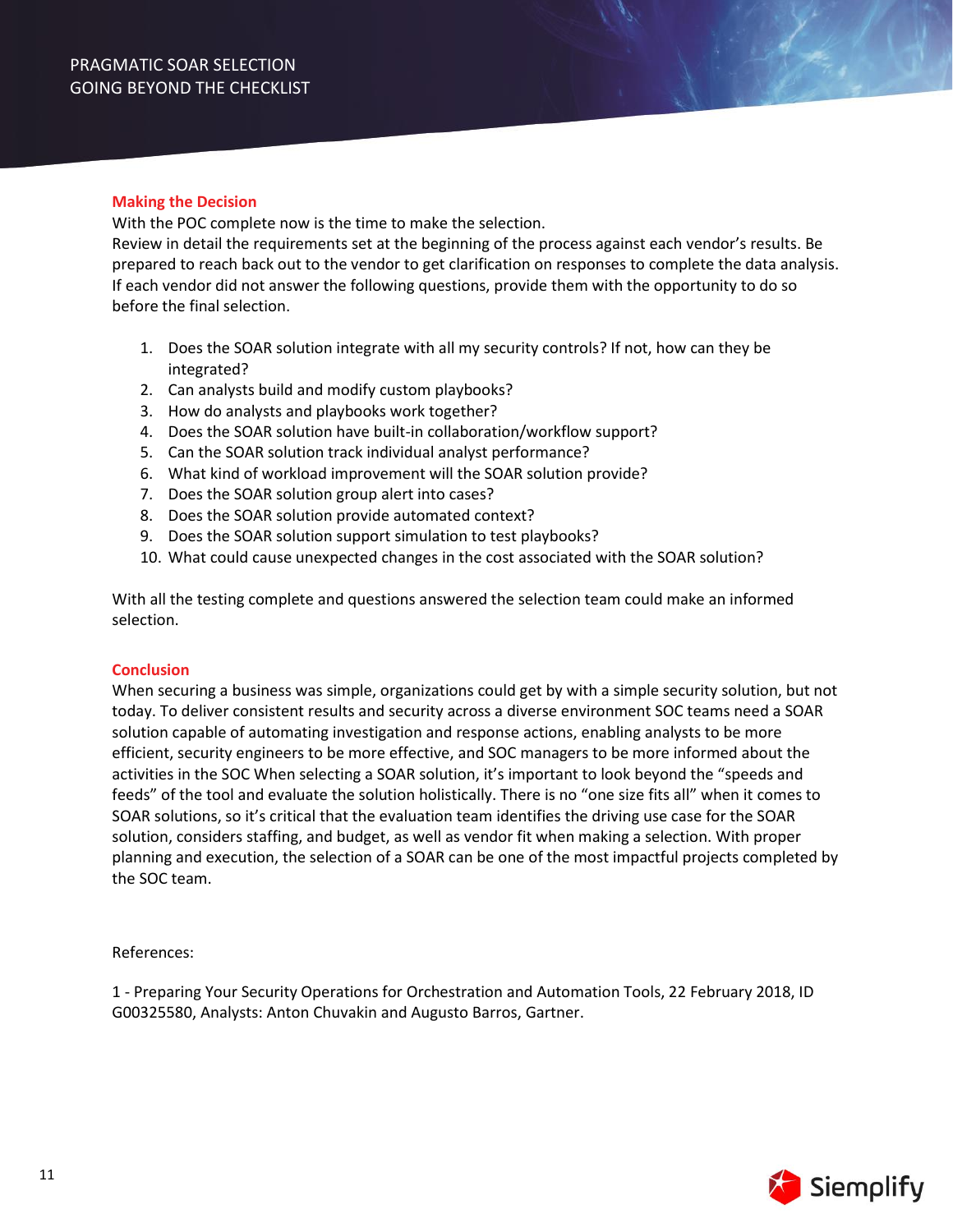# **Appendix**

# **The Table Stakes**

The purpose of this paper was to go beyond the table stakes of a SOAR solution; however, it is quite possible that the reader of this paper does not have a succinct list of the basic SOAR capabilities each solution must provide. To that end here is a short table stakes list of features for easy reference

| <b>Feature</b>                   | <b>Capability Description</b>                                                                                                                                                     |  |  |
|----------------------------------|-----------------------------------------------------------------------------------------------------------------------------------------------------------------------------------|--|--|
| <b>Alert Ingestion</b>           | The ability to ingest alerts from a security control, generally a SIEM                                                                                                            |  |  |
| <b>Alert Visualization</b>       | A means to review alerts via a user interface                                                                                                                                     |  |  |
| <b>Alert enrichment</b>          | Ability to add additional information to an alert to give analysts more insight                                                                                                   |  |  |
| Playbooks (or<br><b>Runbook)</b> | A way for analysts and security engineers to define a set investigation and<br>response process that can be used by all analysts in the SOC                                       |  |  |
| <b>Reporting</b>                 | Ability to collect metrics around SOC performance                                                                                                                                 |  |  |
| <b>Integrations</b>              | Ability to connect a variety of security, IT, productivity, and web-based<br>applications into the tool for alert enrichment, investigation, and<br>remediation/response actions. |  |  |

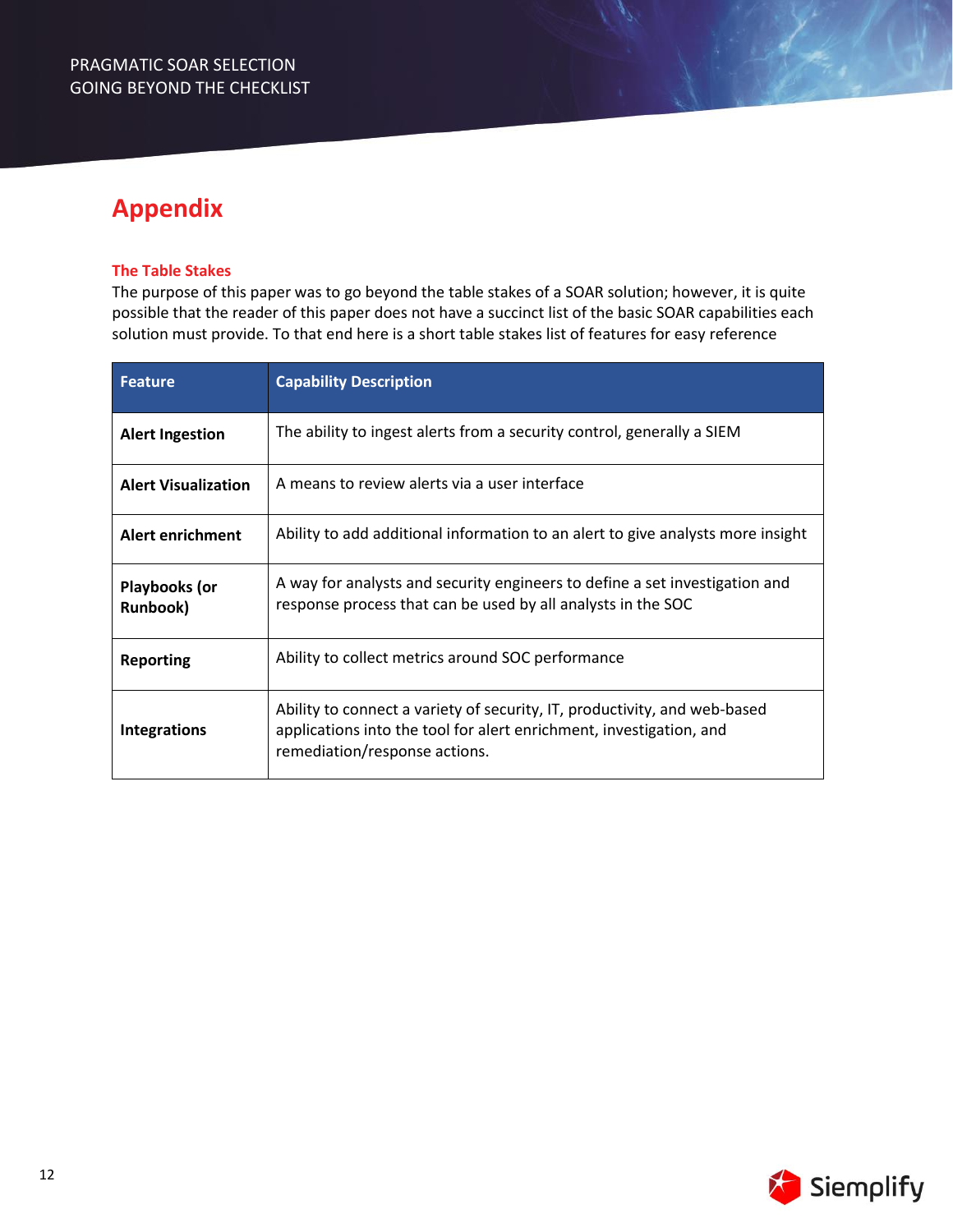# **Sample Selection Criteria Sheet**

| <b>Criteria</b>                                                                                     | Vendor 1 | <b>Vendor 2</b> | <b>Vendor 3</b> |
|-----------------------------------------------------------------------------------------------------|----------|-----------------|-----------------|
| <b>Solution Focus (IR,</b><br><b>Orchestration/Automation, Threat</b><br>Intelligence, SOC Centric) |          |                 |                 |
| <b>Integration Support (List out</b><br>security controls in use)                                   |          |                 |                 |
| <b>Tech Features</b>                                                                                |          |                 |                 |
| <b>Pricing Model</b>                                                                                |          |                 |                 |
| <b>Customer Service Model</b>                                                                       |          |                 |                 |
| Roadmap                                                                                             |          |                 |                 |
| <b>Customer References</b>                                                                          |          |                 |                 |
| Staff (Who is the solution built for)                                                               |          |                 |                 |
| <b>Budget (purchase plus recurring)</b>                                                             |          |                 |                 |

 $\ell^{\ell}$